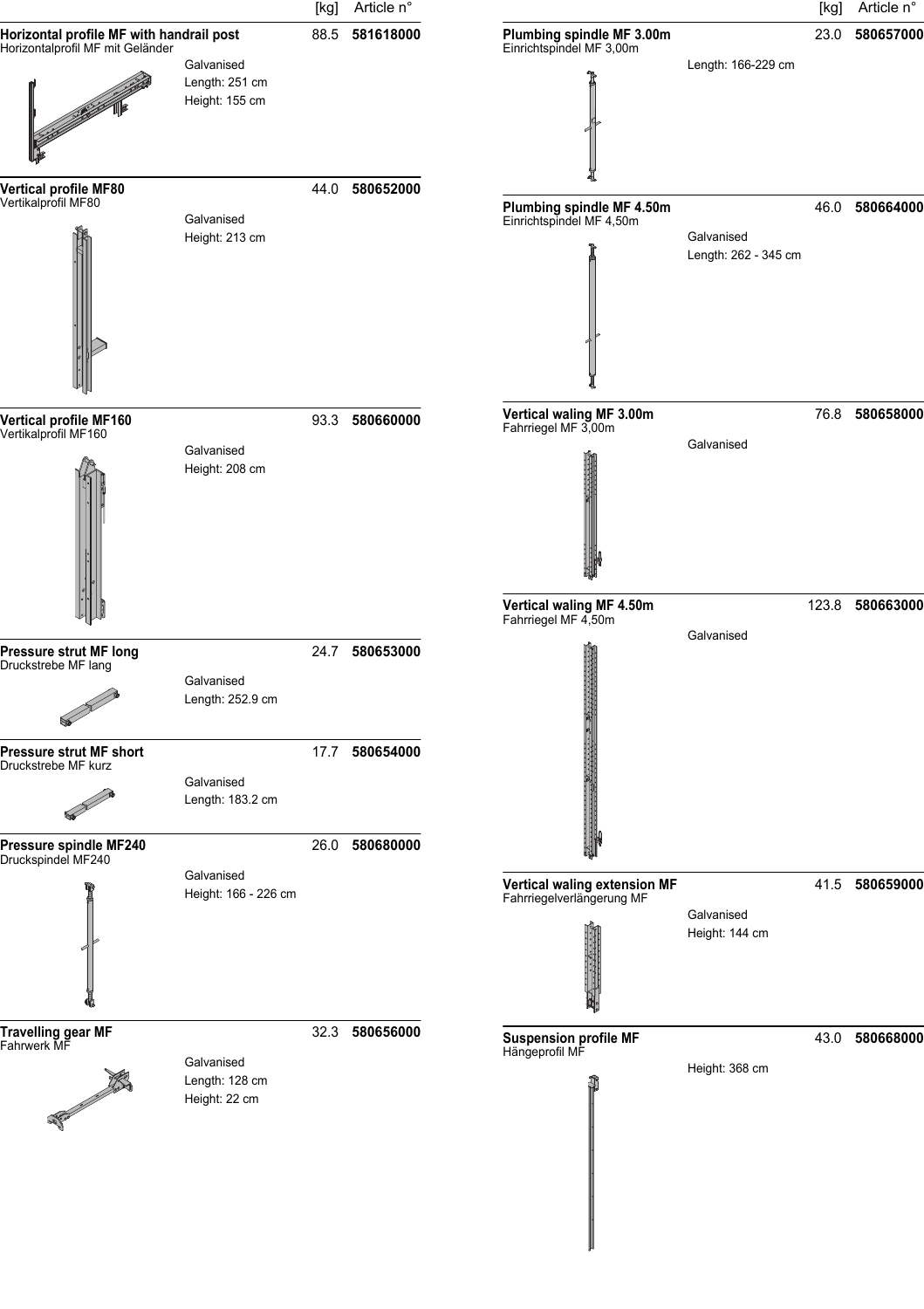|                                                                                                                       |                                                                    | [kg] | Article n°     |                                                                                                                                                                                                                                                                                                                                                                                       |                                                                             | [kg]                                                                            | Article n°                                                                                                                                                    |
|-----------------------------------------------------------------------------------------------------------------------|--------------------------------------------------------------------|------|----------------|---------------------------------------------------------------------------------------------------------------------------------------------------------------------------------------------------------------------------------------------------------------------------------------------------------------------------------------------------------------------------------------|-----------------------------------------------------------------------------|---------------------------------------------------------------------------------|---------------------------------------------------------------------------------------------------------------------------------------------------------------|
| Screw-on access bracket MF75<br>Anschraubbühne MF75                                                                   |                                                                    | 19.0 | 580669000      | Handrail post XP 1.20m<br>Geländersteher XP 1,20m                                                                                                                                                                                                                                                                                                                                     |                                                                             | 4.1                                                                             | 586460000                                                                                                                                                     |
|                                                                                                                       | Galvanised<br>Length: 113 cm<br>Height: 152 cm                     |      |                |                                                                                                                                                                                                                                                                                                                                                                                       | Galvanised<br>Height: 118 cm                                                |                                                                                 |                                                                                                                                                               |
| Distance profile MF<br>Distanzprofil MF                                                                               |                                                                    |      | 7.8 580670000  |                                                                                                                                                                                                                                                                                                                                                                                       |                                                                             |                                                                                 |                                                                                                                                                               |
|                                                                                                                       | Length: 71 cm                                                      |      |                | Toeboard holder XP 1.20m<br>Fußwehrhalter XP 1.20m                                                                                                                                                                                                                                                                                                                                    |                                                                             |                                                                                 | 0.64 586461000                                                                                                                                                |
| Swivel plate MF<br>Schwenkplatte MF                                                                                   | Galvanised                                                         |      | 4.5 580672000  |                                                                                                                                                                                                                                                                                                                                                                                       | Galvanised<br>Height: 21 cm                                                 |                                                                                 |                                                                                                                                                               |
|                                                                                                                       | Length: 29 cm<br>Height: 20 cm                                     |      |                | Handrail clamp S<br>Schutzgeländerzwinge S                                                                                                                                                                                                                                                                                                                                            | Galvanised                                                                  |                                                                                 | 11.5 580470000                                                                                                                                                |
| Brace stirrup 8<br>Spannbügel 8                                                                                       | Galvanised<br>Width: 19 cm<br>Height: 46 cm<br>Width-across: 30 mm |      | 2.7 582751000  |                                                                                                                                                                                                                                                                                                                                                                                       | Height: 123 - 171 cm                                                        |                                                                                 |                                                                                                                                                               |
| Safety plate for brace stirrup 8<br>Sicherungsblech für Spannbügel 8                                                  |                                                                    |      | 0.05 582753000 | Universal railing shackle                                                                                                                                                                                                                                                                                                                                                             |                                                                             |                                                                                 | 3.0 580478000                                                                                                                                                 |
|                                                                                                                       | red<br>Length: 23 cm                                               |      |                | Universal-Geländerbügel                                                                                                                                                                                                                                                                                                                                                               | Galvanised<br>Height: 20 cm                                                 |                                                                                 |                                                                                                                                                               |
| Starter block unit MF<br>Grundblockriegel MF                                                                          |                                                                    |      | 23.2 580678000 | Doka 4-part chain 3.20m                                                                                                                                                                                                                                                                                                                                                               |                                                                             | 15.0                                                                            | 588620000                                                                                                                                                     |
|                                                                                                                       | Galvanised<br>Length: 143 cm<br>Width: 19 cm                       |      |                | Doka-Vierstrangkette 3,20m                                                                                                                                                                                                                                                                                                                                                            | Follow the directions in the<br>"Operating Instructions"!                   |                                                                                 | CE                                                                                                                                                            |
| Wind bracing MF/150F/K 6.00m<br>Windabspannung MF/150F/K 6,00m                                                        | Galvanised                                                         | 4.7  | 580665000      |                                                                                                                                                                                                                                                                                                                                                                                       |                                                                             |                                                                                 |                                                                                                                                                               |
| <b>Contract Contract Contract Contract Contract Contract Contract Contract Contract Contract Contract Contract Co</b> |                                                                    |      |                | Lifting beam 110kN 6.00m<br>Umsetzbalken 110kN 6,00m                                                                                                                                                                                                                                                                                                                                  | Galvanised                                                                  |                                                                                 | 136.5 586359000                                                                                                                                               |
| Waling-to-bracket holder 9-15cm<br>Riegelhalter 9-15cm                                                                |                                                                    | 2.7  | 580625000      |                                                                                                                                                                                                                                                                                                                                                                                       | Length: 626 cm<br>Follow the directions in the<br>"Operating Instructions"! |                                                                                 | $\epsilon$                                                                                                                                                    |
|                                                                                                                       | Galvanised                                                         |      |                | Scaffold tube 48.3mm 0.50m                                                                                                                                                                                                                                                                                                                                                            |                                                                             | 1.7                                                                             | 682026000                                                                                                                                                     |
| Railing clamp XP 40cm<br>Geländerzwinge XP 40cm                                                                       | Galvanised<br>Height: 73 cm                                        | 7.7  | 586456000      | Scaffold tube 48.3mm 1.00m<br>Scaffold tube 48.3mm 1.50m<br>Scaffold tube 48.3mm 2.00m<br>Scaffold tube 48.3mm 2.50m<br>Scaffold tube 48.3mm 3.00m<br>Scaffold tube 48.3mm 3.50m<br>Scaffold tube 48.3mm 4.00m<br>Scaffold tube 48.3mm 4.50m<br>Scaffold tube 48.3mm 5.00m<br>Scaffold tube 48.3mm 5.50m<br>Scaffold tube 48.3mm 6.00m<br>Scaffold tube 48.3mm m<br>Gerüstrohr 48,3mm | Galvanised                                                                  | 3.6<br>5.4<br>7.2<br>9.0<br>10.8<br>12.6<br>14.4<br>16.2<br>18.0<br>19.8<br>3.6 | 682014000<br>682015000<br>682016000<br>682017000<br>682018000<br>682019000<br>682021000<br>682022000<br>682023000<br>682024000<br>21.6 682025000<br>682001000 |
|                                                                                                                       |                                                                    |      |                |                                                                                                                                                                                                                                                                                                                                                                                       |                                                                             |                                                                                 |                                                                                                                                                               |